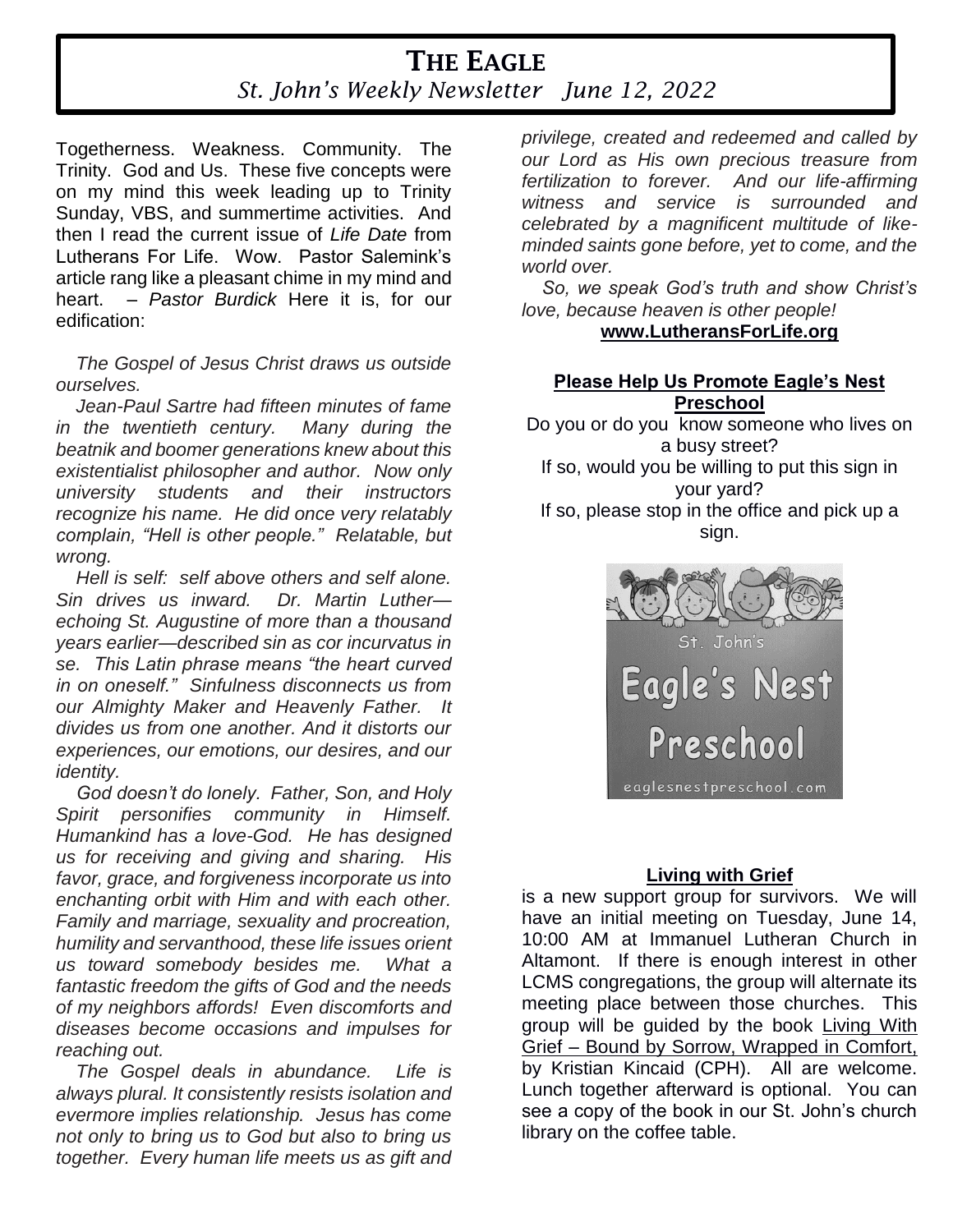#### **VBS Set Up All Hands On Deck!!**

Sun., June 12th from 11:30 a.m. - ??? Come and go as you please!

#### **Prayer List**

Eldon Joergens, Carson Mihlbachler, Doris Gartner, Julie Vahling, Marsha Ziegler, Jolene Davis, Shirley Cheadle, Doris Hammer, Marcella Wolf, John Romero, Owen Phelps, Dan Chambers, Chad Nelson, & Geraldine Grieves, and the family of Duane Whetherall.

All Members of the Armed Forces, Ryan Budde, Nathan Vail, Gabriel Walker, Bryce Ikemire, and all first responders of our community and nation.

# **Your Response to the Gospel Our Attendance Last Week**

| Our Offerings June 5, 2022           |  |  |  |
|--------------------------------------|--|--|--|
| General Fund\$11,417.51              |  |  |  |
| Online General Fund\$3,665.66        |  |  |  |
| Total Gen. Fund Offering\$15,083.17  |  |  |  |
| Building Fund\$170.00                |  |  |  |
| <b>May 2022 General Fund Summary</b> |  |  |  |
|                                      |  |  |  |
| Expenditures\$47,776.60              |  |  |  |
| Ending Balance\$235,927.43           |  |  |  |

# **LIFE QUOTE From Lutherans for Life**

"God is love. God is relationship. His eternal love supplies the source of every life. He created humankind in this image, for Himself, for relationship, to be loved and to love."

Pastor Michael Salemink, Lutherans For Life – A Life Quote from Lutherans For Life • lutheransforlife.org

# **Sunday School Teacher Needed**

Volunteers are needed for this summer's Sunday School Program. If you are willing to help on one of the following days, please contact Kiley Bohnhoff (217-343-3520) or by email: kbohnhoff@hotmail.com.

July 10, July 17, & July 24

**For Fall** We are in need a 4/5 grade co-teacher

# **VBS Volunteers**

Carolyn Wendte will be in the gym after all services this weekend to hand out Thrivent VBS shirts for the volunteers to be worn all week.

# **This Week's Sunday School Lesson**

Acts 20:1-12; 2 Corinthians 11:22-28 Students will study "Preaching and Perils" this week. After an extended stay in Greece, Paul sets off on another journey, finally arriving in Troas. There, as he preaches late into the night, a young man named Eutychus falls asleep on a window ledge and tumbles three floors to his death. Paul rushes to his side and restores Eutychus to life. Later, in his second letter to the Church at Corinth, Paul recounts in detail the numerous hardships he endured in his ministry.

#### **Thank You**

Thank you all so very much for your thoughts, prayers, help, food, and your support during Shawn's illness and at her passing. It was so very much appreciated. God bless you all! Gayland Bourland and family

# **The Gospel Messengers**

A Gospel Family Trio, consisting of a father and two sons, will be performing here at St. John's on Sunday, July 10, at 5:00 p.m. They are from Mt. Vernon, IL and began performing as a trio in 2007, when the boys were just 6 and 9 years old. The concert will be held outdoors if weather permits, so please bring a lawn chair. necessary, the concert will be moved inside. A free-will offering will be taken.

# **Story Time**

Check this week's insert for more information.

# **Annual Ice Cream Social**

Faith Lutheran Church, Shumway, will be holding their annual Ice Cream Social on Sunday, July  $10^{th}$  from  $4 - 7:30$  p.m. The Menu will be: Homemade ice cream, BBQ, Hot Dogs, Pie, Cake, & Drink. Free will offering and all proceeds to benefit "Ukraine Relief" through LCMS.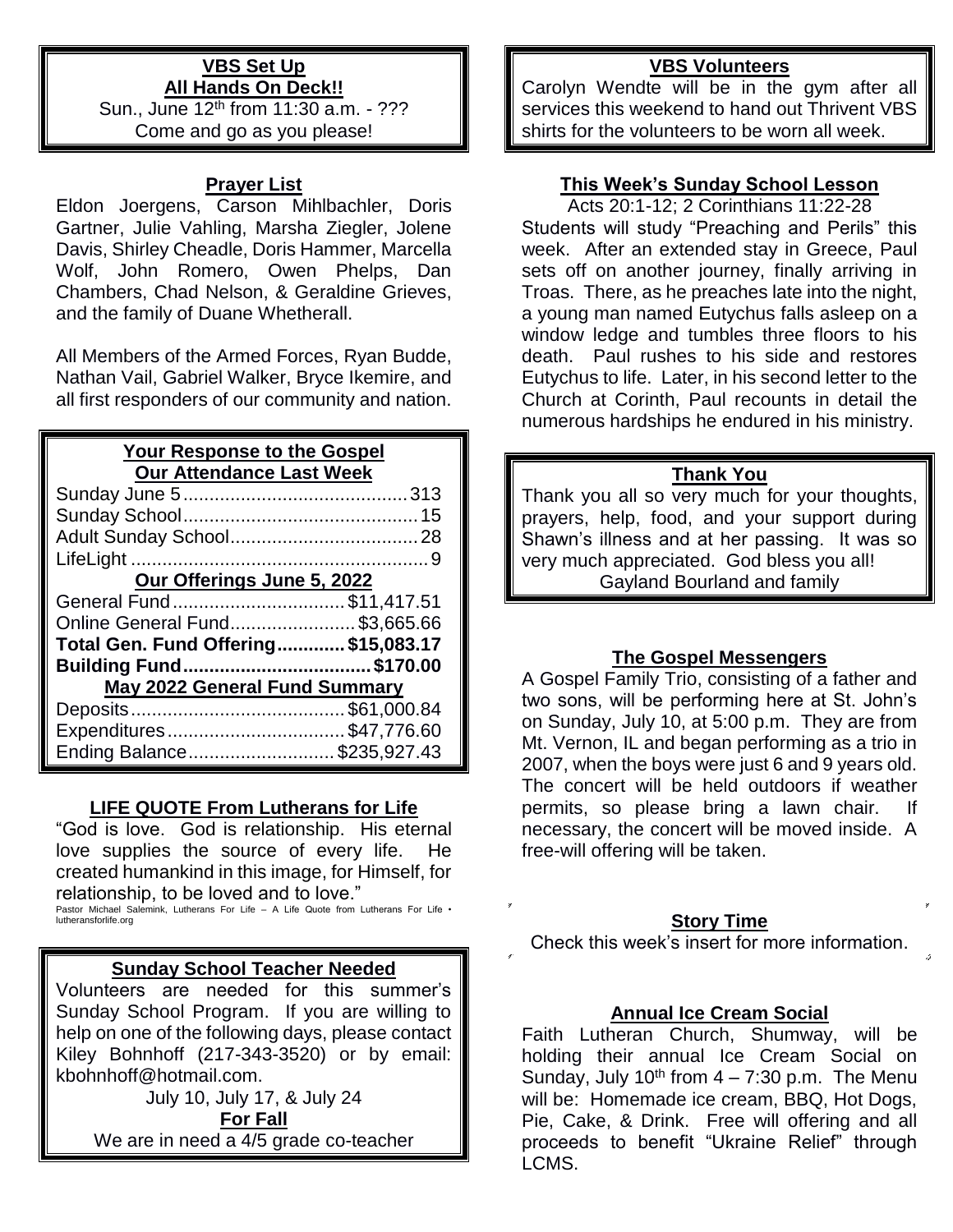

VBS begins Mon., June 13 - Thurs., June 16 6:00 p.m. – 8:00 p.m. We are looking forward to helping your child grow closer to God during these nights. Questions…Contact Carolyn Wendte 217-821-6541 Domer Ohnesorge—217-821-3300 Cathy Norris—217-821-3656



# **Next Food Distribution**

Tuesday, June  $14<sup>th</sup>$  from 3:00 p.m. - 4:00 p.m. **June Food Pantry Items To Donate** Canned soup, crackers, canned fruit, & 80 ct. wet wipes

# **Stewardship Thought**

From the Service of the Sacrament – "Holy, holy, holy Lord, God of Sabaoth adored." Three times the angels in Isaiah 6 cry out: "Holy, Holy, Holy!" It is an indication of the three-ness in God, Father, Son, and Holy Spirit. This is the Name we are baptized into. We have been made a part of God's family. And so we are now called to live lives that are in harmony with our new family. We are to be godly and live in God's image. As God is loving, kind, and generous, so are we called to be.

# **NYG Mandatory Information Meeting**

This meeting will be for all students who will be attending NYG and their parents. It will be held on Wednesday, June 22 at 7:30 p.m. at Carolyn's home.

#### **Youth Corner Upcoming Events**

**Holiday World** TBA

**Garage Sale** Drop Off Sun., July 31 from Noon - 1 p.m. Mon., Aug. 1 from 9 am. – 6 p.m. Mon., Aug. 2 from 4 p.m. – 6 p.m. Sale Dates Thurs., Aug. 4 from  $3$  p.m.  $-7$  p.m. Fri., Aug. 5 from 8 a.m.  $-6$  p.m. Sat., Aug. 6 from 8 a.m. – Noon Clean Up Noon  $-2$  p.m.

**Cruise Night** Cruise night will be Saturday, Sept. 10<sup>th</sup>

# **Golden Eagle Fellowship**

The next meal will be served on Thursday, June 30<sup>th</sup> at noon. As an added feature of fun, you are invited to bring something old to display. It's our version of "The Antiques Roadshow"!

The signup sheet is on the bulletin board, and don't forget to bring along a treasure and share its story!



#### **Cross Volunteer Training**

There will be a volunteer training for all those interested in volunteering at the Cross. It will be held on Monday, June 20 from 6:00 p.m. – 8:00 p.m. at the Cross Welcome Center. Please RSVP by calling or texting Ms. Patty Winn at 217-720-5545. Please prayerfully consider giving of your time & talent to help ensure the success of the Cross at the Crossroads. For more information, please see the flyer on the bulletin board.

> **Baby Bottle Returns** Baby bottles need to be returned by Father's Day, Sunday, June 19th